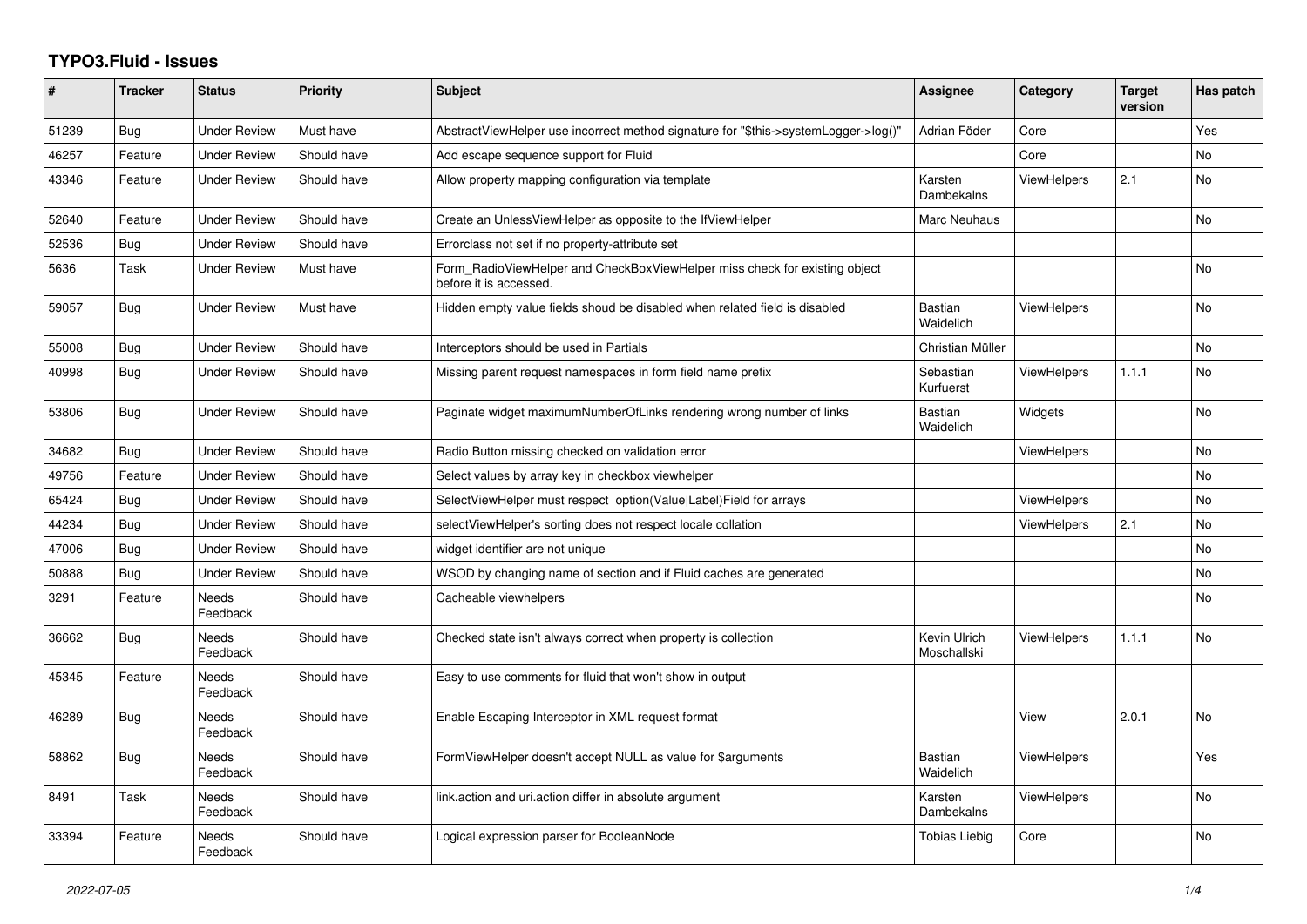| $\vert$ # | <b>Tracker</b> | <b>Status</b>     | <b>Priority</b>      | <b>Subject</b>                                                                                              | <b>Assignee</b>        | Category    | <b>Target</b><br>version | Has patch |
|-----------|----------------|-------------------|----------------------|-------------------------------------------------------------------------------------------------------------|------------------------|-------------|--------------------------|-----------|
| 33628     | <b>Bug</b>     | Needs<br>Feedback | Must have            | Multicheckboxes (multiselect) for Collections don't work                                                    | Christian Müller       | ViewHelpers |                          | <b>No</b> |
| 8989      | Feature        | Needs<br>Feedback | Could have           | Search path for fluid template files                                                                        |                        | View        |                          | No        |
| 46091     | Task           | Needs<br>Feedback | Should have          | Show source file name and position on exceptions during parsing                                             |                        |             |                          | No        |
| 28551     | Bug            | Accepted          | Should have          | (v4) backport VHTest                                                                                        | Sebastian<br>Kurfuerst |             |                          | No        |
| 9005      | Feature        | Accepted          | Could have           | Fluid Template Analyzer (FTA)                                                                               | Sebastian<br>Kurfuerst |             |                          |           |
| 5933      | Feature        | Accepted          | Should have          | Optional section rendering                                                                                  | Sebastian<br>Kurfuerst | ViewHelpers |                          | No        |
| 28554     | Bug            | New               | Should have          | (v4) implement feature flag to disable caching                                                              |                        |             |                          | No        |
| 28550     | Bug            | New               | Should have          | (v4) make widgets cacheable, i.e. not implement childnodeaccess interface                                   |                        |             |                          | No        |
| 28552     | Bug            | New               | Should have          | (v5) write ViewHelper test for compiled run; adjust functional test to do two passes<br>(uncached & cached) |                        |             |                          | No        |
| 60003     | Feature        | <b>New</b>        | Should have          | Add required-Attribute to f:form.password                                                                   |                        | ViewHelpers |                          | No        |
| 40081     | Feature        | New               | Should have          | Allow assigned variables as keys in arrays                                                                  |                        |             |                          | No        |
| 36410     | Feature        | New               | Should have          | Allow templates to send arguments back to layout                                                            |                        | ViewHelpers |                          | No        |
| 48355     | Feature        | New               | Could have           | Assign output of viewhelper to template variable for further processing.                                    |                        |             |                          |           |
| 12863     | Bug            | New               | Should have          | Attributes of a viewhelper can't contain a '-'                                                              | Sebastian<br>Kurfuerst | Core        |                          | No        |
| 46545     | Feature        | New               | Should have          | Better support for arrays in options of SelectViewHelper                                                    |                        |             |                          | No        |
| 9950      | Task           | New               | Should have          | Binding to nested arrays impossible for form-elements                                                       |                        | ViewHelpers |                          |           |
| 60181     | Feature        | <b>New</b>        | Could have           | Caching mechanism for Fluid Views/Templates                                                                 |                        | View        |                          | No        |
| 38130     | Feature        | New               | Should have          | Checkboxes and multiple select fields should have an assignable default value                               |                        |             |                          | No        |
| 26664     | Task           | New               | Won't have this time | Clean up Form ViewHelpers                                                                                   |                        | ViewHelpers |                          | No        |
| 7608      | Feature        | New               | Could have           | Configurable shorthand/object accessor delimiters                                                           |                        | Core        |                          | Yes       |
| 30937     | Bug            | New               | Should have          | CropViewHelper stringToTruncate can't be supplied so it can't be easily extended                            |                        | ViewHelpers |                          | Yes       |
| 3725      | Feature        | New               | Could have           | <b>CSS Engine</b>                                                                                           | Christian Müller       | ViewHelpers |                          | No        |
| 54284     | Bug            | New               | Should have          | Default Option for Switch/Case VH                                                                           |                        | ViewHelpers |                          | No        |
| 1907      | Feature        | New               | Could have           | Default values for view helpers based on context                                                            |                        | Core        |                          |           |
| 13045     | <b>Bug</b>     | New               | Should have          | Entity decode of strings are different between if-conditions and output of variable                         |                        |             |                          |           |
| 45153     | Feature        | New               | Should have          | f:be.menus.actionMenuItem - Detection of the current select option is insufficient                          |                        |             |                          | No        |
| 62346     | Feature        | New               | Could have           | f:comment should have high precende                                                                         |                        | Core        | 3.x                      | No        |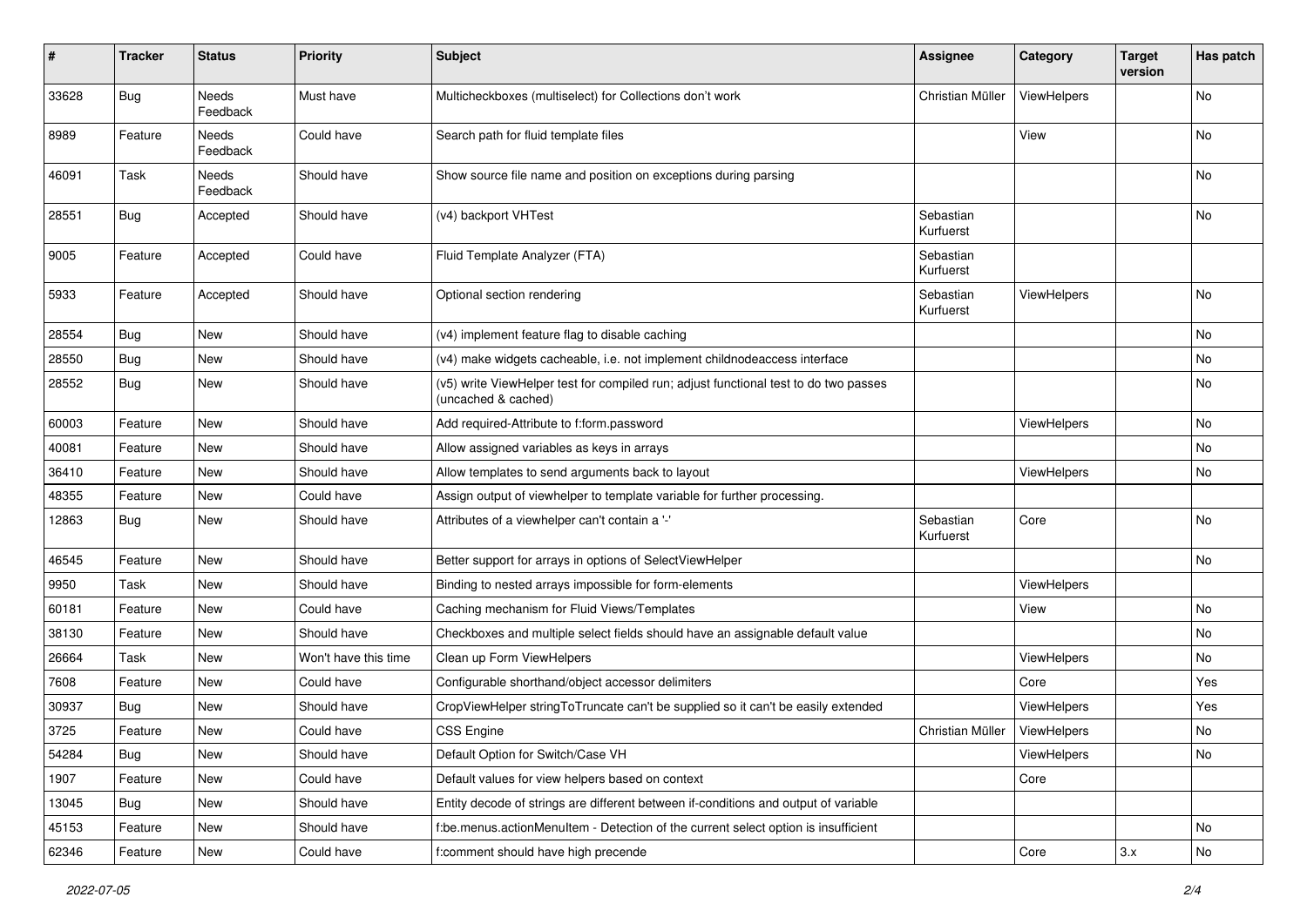| #     | <b>Tracker</b> | <b>Status</b> | <b>Priority</b>      | Subject                                                                                       | <b>Assignee</b>       | Category    | <b>Target</b><br>version | Has patch |
|-------|----------------|---------------|----------------------|-----------------------------------------------------------------------------------------------|-----------------------|-------------|--------------------------|-----------|
| 49600 | Bug            | New           | Should have          | f:form tag shown as a HTML on frontend                                                        |                       | ViewHelpers |                          | <b>No</b> |
| 58921 | Bug            | New           | Should have          | f:form.* VHs crash if NOT inside f:form but followed by f:form                                |                       |             |                          | No        |
| 31955 | Feature        | New           | Should have          | f:uri.widget                                                                                  |                       | Widgets     |                          | No        |
| 37619 | Bug            | New           | Should have          | Fatal Error when using variable in name attribute of Section ViewHelper                       |                       | ViewHelpers |                          | <b>No</b> |
| 10472 | Feature        | New           | Could have           | Fluid Standalone distribution                                                                 |                       | Core        |                          | No        |
| 49038 | Bug            | <b>New</b>    | Must have            | form.select does not select the first item if prependOptionValue is used                      |                       |             |                          | <b>No</b> |
| 8648  | Bug            | New           | Should have          | format.crop ViewHelper should support all features of the crop stdWrap function               |                       | ViewHelpers |                          | No        |
| 58983 | Bug            | New           | Should have          | format.date does not respect linebreaks and throws exception                                  |                       |             |                          | No        |
| 47669 | Task           | New           | Should have          | FormViewHelper does not define the default request method                                     |                       |             |                          | No        |
| 45394 | Task           | New           | Should have          | Forwardport Unit test for standalone view                                                     |                       | View        |                          | No        |
| 32035 | Task           | New           | Should have          | Improve fluid error messages                                                                  |                       | Core        |                          | Yes       |
| 4704  | Feature        | New           | Should have          | Improve parsing exception messages                                                            |                       | Core        |                          |           |
| 28553 | Bug            | New           | Should have          | improve XHProf test setup                                                                     |                       |             |                          | <b>No</b> |
| 56237 | Task           | New           | Should have          | in-line (Condition) ViewHelpers should not evaluate on parsing                                |                       |             |                          | <b>No</b> |
| 57885 | Bug            | New           | Must have            | Inputs are cleared from a second form if the first form produced a vallidation error          |                       |             |                          | No        |
| 37095 | Feature        | New           | Should have          | It should be possible to set a different template on a Fluid TemplateView inside an<br>action | Christopher<br>Hlubek |             |                          | <b>No</b> |
| 51100 | Feature        | New           | Must have            | Links with absolute URI should have the option of URI Scheme                                  |                       | ViewHelpers |                          | No        |
| 27607 | Bug            | New           | Must have            | Make Fluid comparisons work when first element is STRING, second is NULL.                     |                       | Core        |                          | <b>No</b> |
| 26658 | Task           | New           | Won't have this time | Make Form ViewHelpers consistent                                                              |                       | ViewHelpers |                          | No        |
| 30555 | Feature        | <b>New</b>    | Could have           | Make TagBuilder more extensible                                                               |                       | Core        |                          | No        |
| 28549 | Bug            | New           | Should have          | make widgets cacheable, i.e. not implement childnodeaccess interface                          |                       |             |                          | No        |
| 42397 | Feature        | New           | Should have          | Missing viewhelper for general links                                                          |                       |             |                          | No        |
| 40064 | Bug            | New           | Must have            | Multiselect is not getting persisted                                                          |                       | ViewHelpers |                          | No        |
| 36559 | Feature        | New           | Could have           | New widget progress bar                                                                       |                       |             |                          | Yes       |
| 60271 | Feature        | New           | Should have          | Paginate viewhelper, should also support arrays                                               |                       |             |                          | No        |
| 36655 | <b>Bug</b>     | New           | Should have          | <b>Pagination Links</b>                                                                       |                       | Widgets     |                          | No        |
| 45384 | <b>Bug</b>     | New           | Must have            | Persisted entity object in widget-configuration cannot be deserialized (after reload)         |                       | Widgets     | 2.0.1                    | No        |
| 39936 | Feature        | New           | Should have          | registerTagAttribute should handle default values                                             |                       | ViewHelpers |                          | No        |
| 42743 | Task           | New           | Should have          | Remove inline style for hidden form fields                                                    |                       |             |                          | No        |
| 43071 | Task           | New           | Should have          | Remove TOKENS for adding fallback teplates in B                                               |                       |             |                          | No        |
| 43072 | Task           | New           | Should have          | Remove TOKENS for adding templates fallback in Backporter                                     |                       | View        |                          | No        |
| 54195 | Task           | New           | Should have          | Rename and move FormViewHelper's errorClass value, currently 'f3-form-error'                  | Adrian Föder          | ViewHelpers |                          | No        |